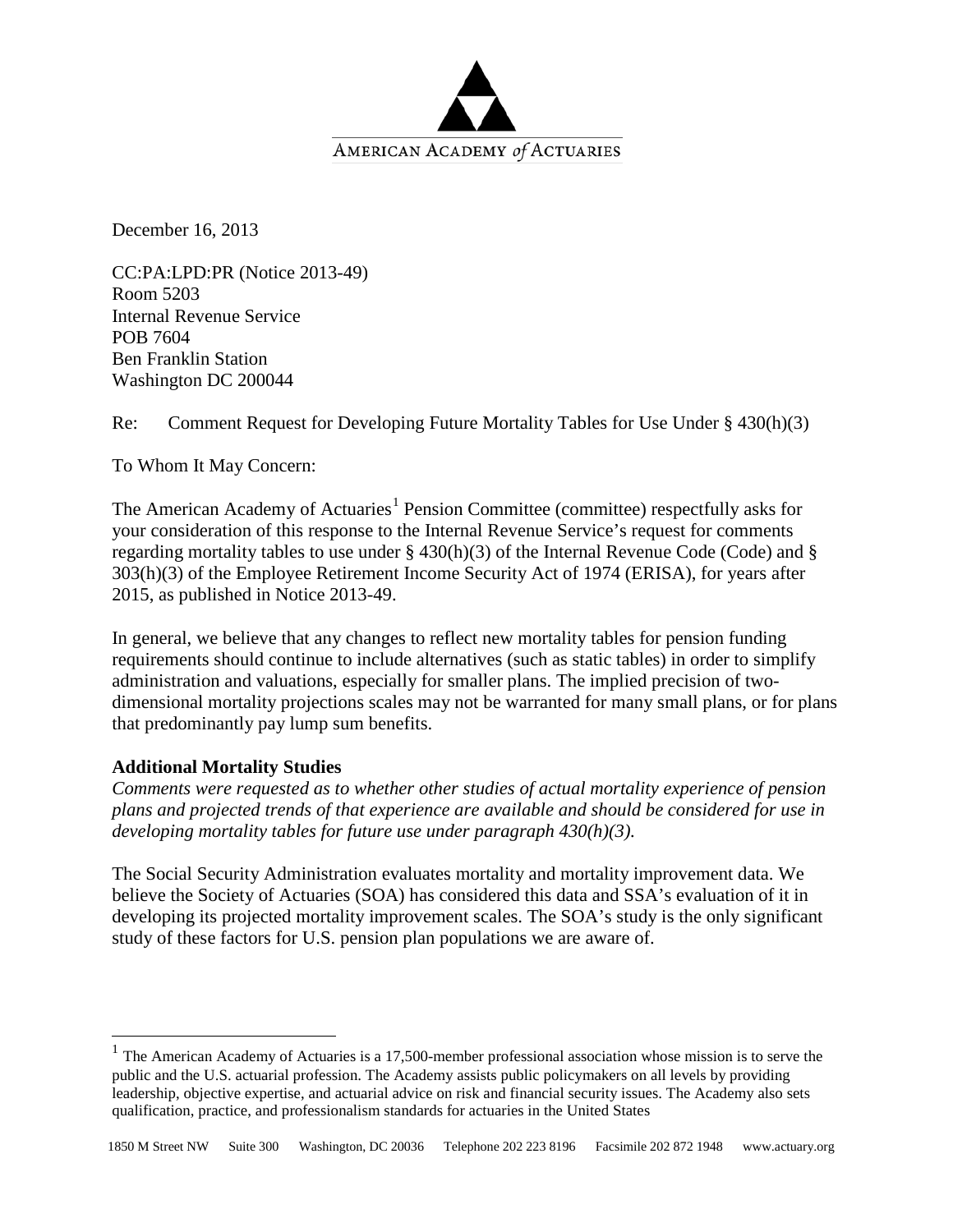# **Pre-1995 Disabled Mortality Table**

*Comments were requested as to whether it is reasonable to expect the mortality experience for participants who became disabled before 1995 will continue to be sufficiently substandard so that a separate mortality table is warranted for future use with respect to those disabled participants.*

Participants who became disabled prior to 1995 have now been disabled for at least 18 years. For disabled lives, much of the increased mortality risk occurs in the first five to 15 years. Additionally, for most plans, the portion of the plan's total liability for this subgroup of participants would likely be relatively small, suggesting that any change would have minimal impact on the total plan liability. Therefore, we do not believe that continuing to require the use of a different table for those who were disabled prior to 1995 produces materially different results; removing this requirement would simplify the valuation process.

Should Treasury choose to provide separate mortality tables for disabled lives, we suggest you consider the use of a select and ultimate table. Please refer to this SOA report for additional information regarding mortality and recovery rates: [http://www.soa.org/research/experience](http://www.soa.org/research/experience-study/group-disability/2008-ltd-study.aspx)[study/group-disability/2008-ltd-study.aspx.](http://www.soa.org/research/experience-study/group-disability/2008-ltd-study.aspx)

Finally, where plans require a participant to be eligible for Social Security Disability benefits in order to receive a plan disability benefit, a disabled lives mortality table should continue to be allowed, but not required.

# **Alternate Versions of Mortality Tables due to the Limitations in Actuarial Software** *Comments were requested as to:*

- *Whether actuarial software generally available for use with small pension plans is capable of using separate mortality tables for annuitants and non-annuitants, or whether it is necessary for the IRS and Treasury to continue publishing combined static mortality tables.*
- *Whether generally available software is capable of using mortality tables on a fully generational basis, or whether it is necessary for the IRS and Treasury to continue publishing static mortality tables.*
- *Whether it is expected that generally available actuarial software will be capable of using a two-dimensional mortality projections scale as described in the SOA's September 2012 report.*

Aside from limitations in actuarial software, there are valid reasons to provide alternate versions of mortality tables for small plans and for those plans where a large percentage of distributions are in the form of lump sums.

Our committee did an informal survey of several software vendors who serve the small plan market. Each of the vendors said they would be able to provide for separate mortality tables preand post-retirement decrement, leading us to believe that a change to require separate mortality tables for annuitant versus non-annuitant participants would not create any major difficulties for pension valuations. However, we believe that the IRS and the Treasury should consider the potential impact on minimum present value requirements under § 417(e), which currently use a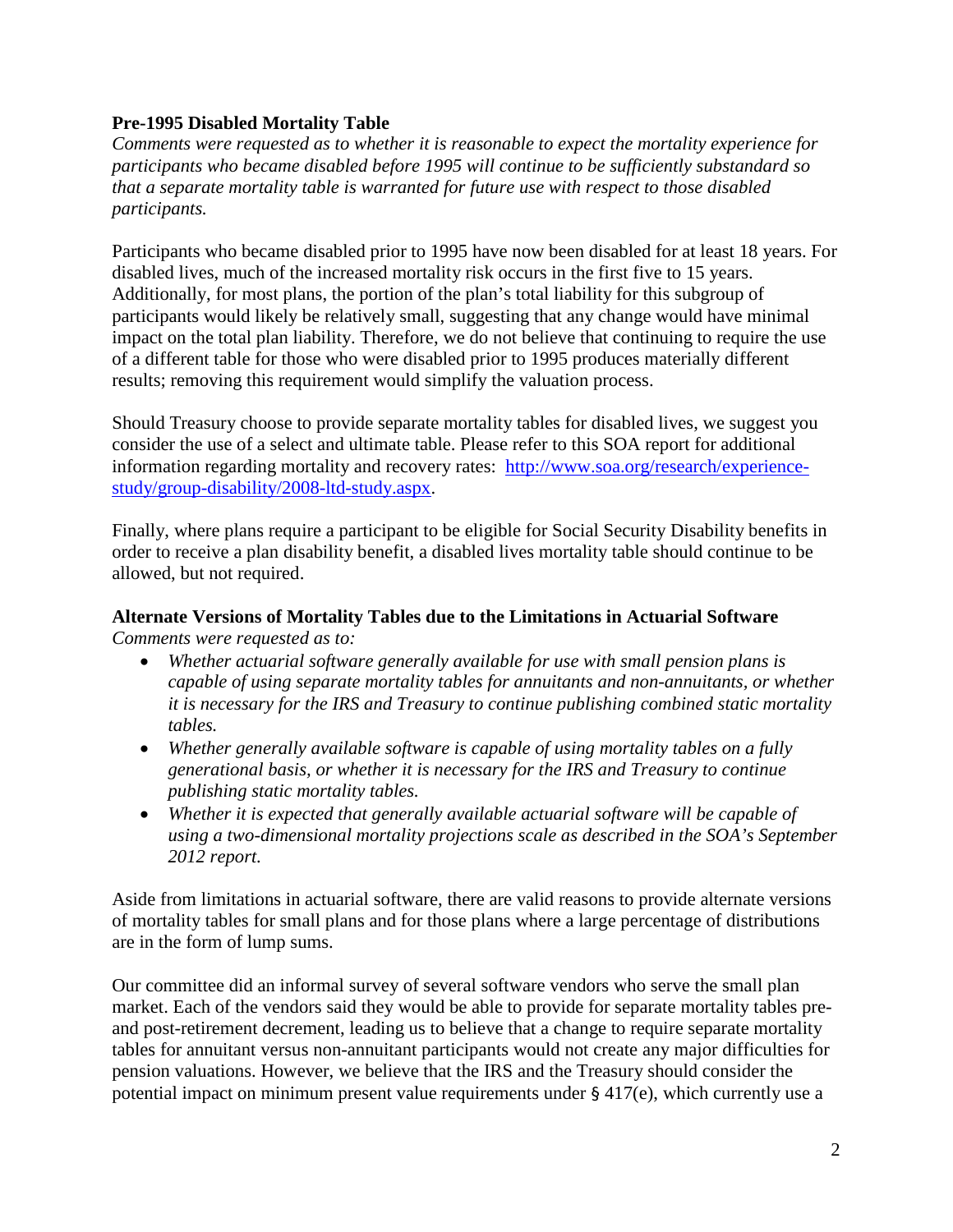version of the combined static table. If it is still going to be published for minimum present value calculations, then it seems reasonable to continue to allow its use for small plan valuations.

In regard to using generational mortality tables, one vendor said it could include generational tables based on age-based mortality improvement factors (i.e., a one-dimensional scale), without a major update to the system. However, a two-dimensional table would require a major reworking of the software.

While the sample of vendors surveyed all said they would update their software to comply with any new §430 regulations and required mortality tables, they all felt the use of static projection tables should continue to be allowed in their marketplace. The reason cited most often was the immateriality of the mortality assumption to the overall valuation results. The committee believes this is particularly true for small plans and for any plans where the predominant distribution option is a lump sum. The mortality assumption is important when valuing a postretirement pension benefit stream. It is not important if a plan allows lump sum payments and the vast majority of participants elect the lump sum option. In addition, most of the vendors felt the introduction of a two-dimensional improvement table was unnecessary in their marketplace as the preciseness implied by the assumptions was simply not valid and at the very least was misleading. For these reasons, the committee encourages the IRS and Treasury to continue to allow the use of static mortality tables for pension valuation purposes, if not for all plans, at least for smaller plans.

While most actuarial software will be updated to allow the actuary to use two dimensional tables, at least one vendor said that would cause a major rewrite of its system. IRS and Treasury should also consider the capability of some actuaries who, instead of using commercially available software, maintain their own software or utilize spreadsheets to complete their valuations. The committee doubts that a fully generational mortality table using a two-dimensional improvement scale could be easily included in such spreadsheet valuations.

# **Additional Comments and Considerations**

The committee generally agrees that at some level of participants, the choice of the preretirement mortality assumption becomes immaterial. This might be 500 as defined in the current § 430 rules, or could be a different level depending upon the provisions of the plan. For example, if the average mortality rate before retirement is 0.20%, it would take over 50,000 lives before the expected number of deaths would be 100. Pre-retirement mortality experience is clearly not material for small pension plans.

Current Actuarial Standards of Practice (ASOPs) allow the use of a zero rate of mortality for small plans. As an example, when the death benefit is equal to the present value of the accrued benefit, the actuary may choose to assume no pre-retirement mortality. Section 3.5.3 of ASOP No. 35 provides guidance on the selection of the mortality and the mortality improvement assumptions and generally states that the actuary should consider factors such as:

*Whether to use different assumptions before and after retirement, including the reasonableness of an assumption of no mortality before retirement in the case of a small plan.*